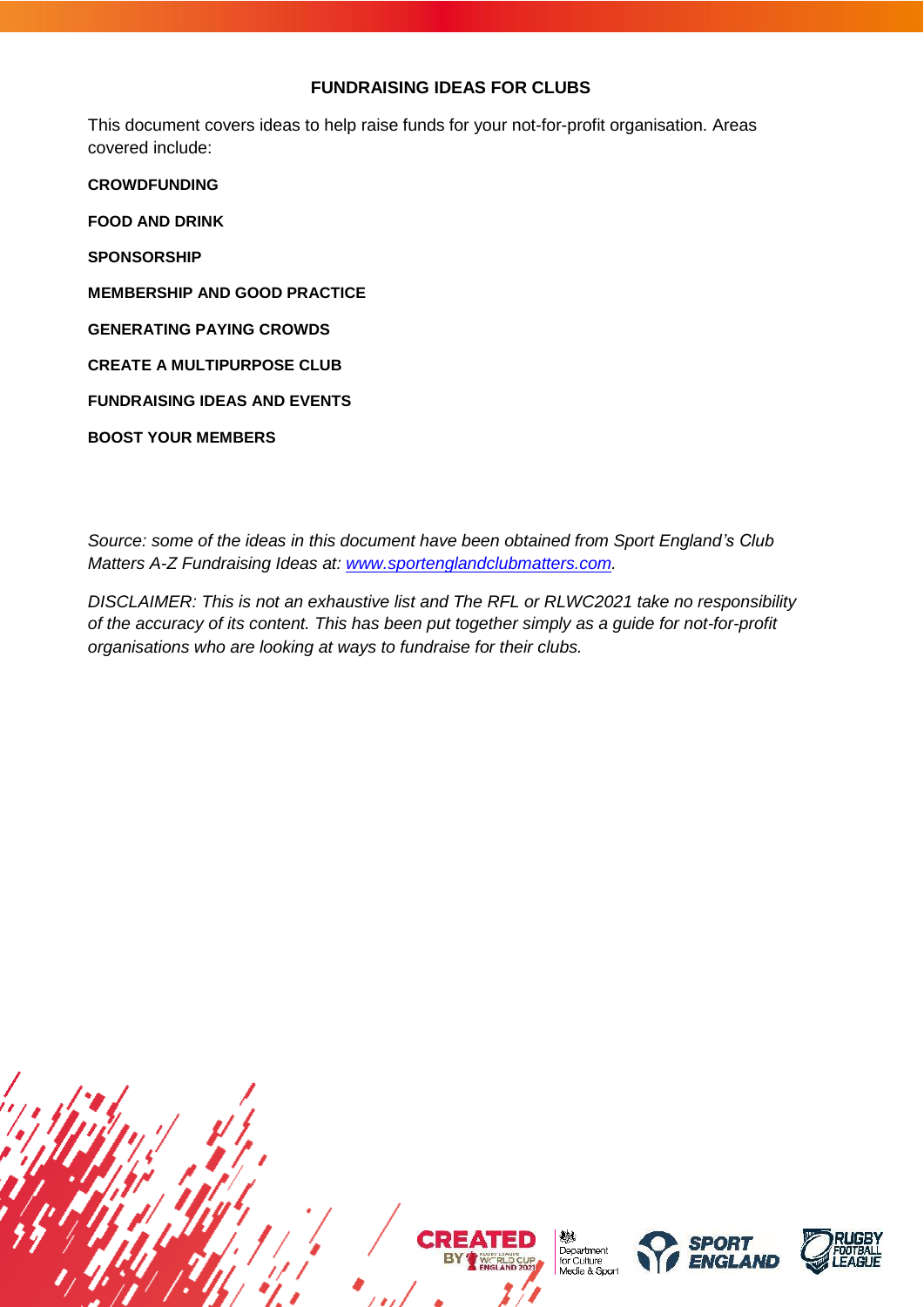# <span id="page-1-0"></span>**1. CROWDFUNDING**

### What is Crowdfunding?

Crowdfunding is a way of raising money by asking a large number of people via the Internet for a small amount of money individually for a project, idea or venture. Traditionally, financing a business, project or venture involved asking a few people to invest large sums of money. Crowdfunding switches this idea around, using the Internet to potentially encourage thousands or millions of potential funders.

Those seeking funds will set up a profile of their project on a Crowdfunding website and then use social media, alongside traditional networks of friends, family and colleagues, to raise money.

People are increasingly using this method of funding opposed to traditional banks, loans, grants, by turning to people around the world to fund their idea.

There are different types of Crowdfunding opportunities, which include:

- Donation Crowdfunding: a charity donation-based method where a cause or idea is asked to be donated for.
- Reward Crowdfunding: similar to donation-based, offers a reward for funding, such as name of funder on a wall for donating to a rugby club.
- Debt Crowdfunding: more a lending mechanism, where investors receive money back with interest.
- Equity Crowdfunding: investment is in exchange of shares, a stake in business, project or venture.

For the purposes of the types of not-for-profit organisations that would seek funding to help with their projects, the Donations Crowdfunding route is the best approach, although the Reward approach can also be successful.

#### Is it right for you and your idea?

According to Crowdfunder (a crowdfunding platform) most ideas or causes can be crowdfunded. For instance, raising funds to support a new initiative to raise funds for a new local rugby league team, could be crowdsourced and if people around the world like it, they could donate small amounts of money and the more people that donate the bigger the fund grows.

There are many resources on the Internet on how to create, plan and run a crowdfunding project and it's recommended to research them before commencing.

#### What Crowdfunding platforms / websites are out there?

There are many out there and listed below are a few of the popular ones.







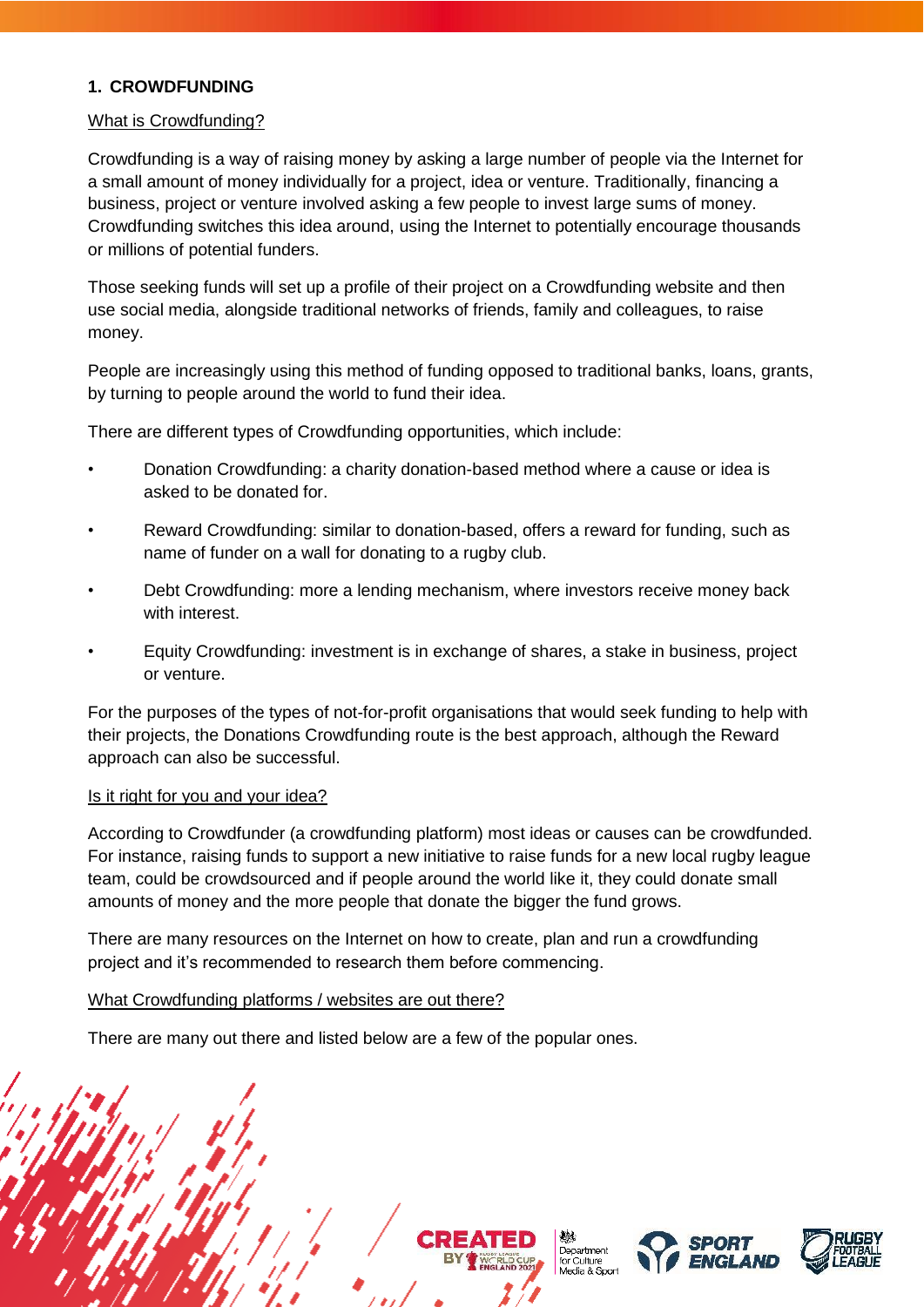JustGiving: [www.justgiving.com](http://www.justgiving.com/)

Crowdfunder: [www.crowdfunder.co.uk](http://www.crowdfunder.co.uk/)

fundit.buzz: [www.fundit.buzz](http://www.fundit.buzz/)

Facebook: [www.facebook.com](http://www.facebook.com/)

What are the fees?

Different online platforms and providers have their own fees and it's strongly recommended to research this carefully before launching into starting a crowdfunding campaign.

#### Want to find out more?

Visit Sport England's dedicated page about Crowdfunding at: [https://www.sportengland.org/funding/other-sources-of-funding/sources-of-funding-you-can](https://www.sportengland.org/funding/other-sources-of-funding/sources-of-funding-you-can-generate-yourself/crowdfunding/)[generate-yourself/crowdfunding/.](https://www.sportengland.org/funding/other-sources-of-funding/sources-of-funding-you-can-generate-yourself/crowdfunding/)



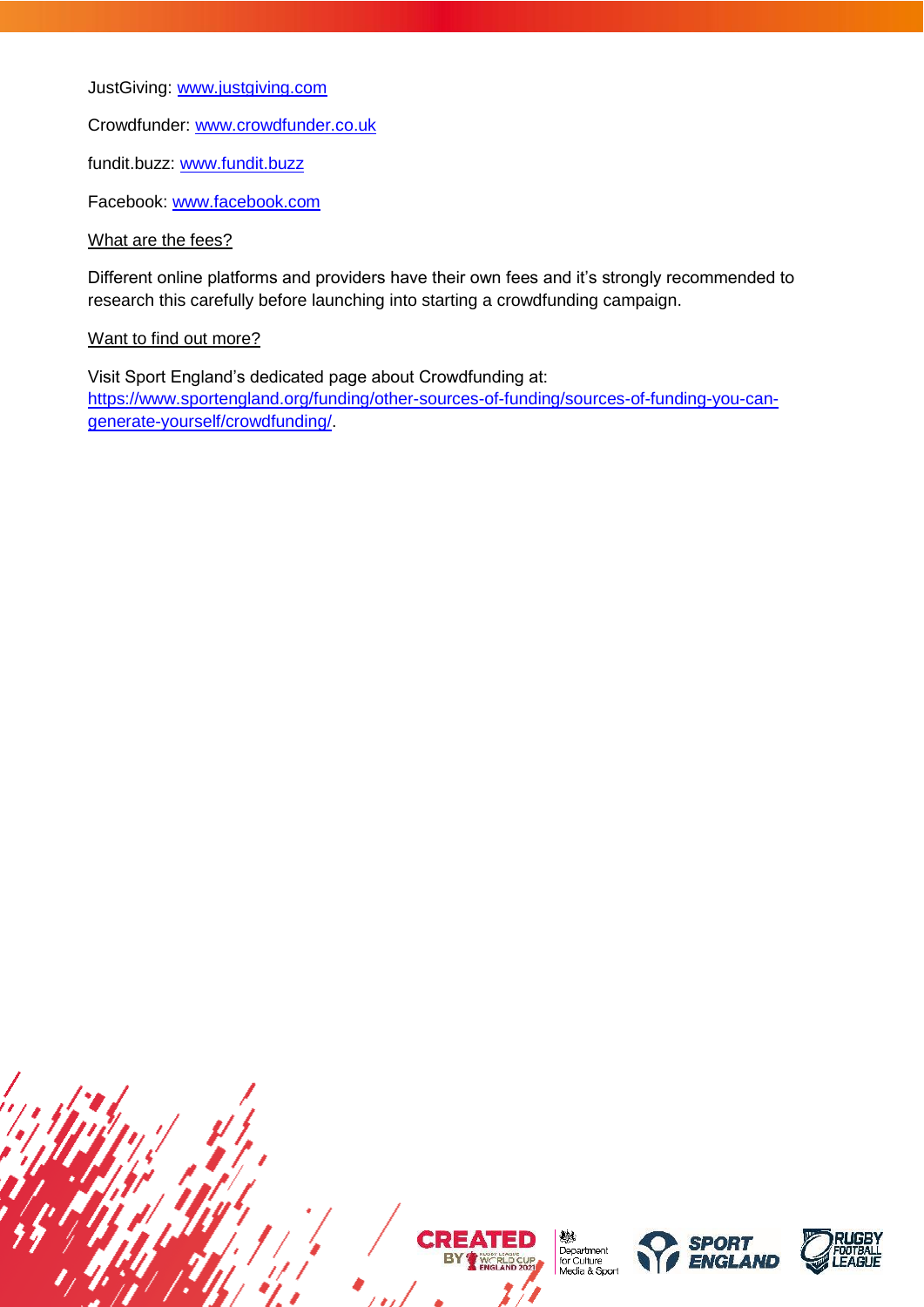# <span id="page-3-0"></span>**2. FOOD AND DRINK**

Not all clubs have clubhouse facilities to sell hot food etc. However, many of the following ideas can be adapted to suit. Obtain advice from your local council to ensure all regulations and laws are being following in the preparation and selling of food & drink.

As well as providing the standard products to sell, sweets & burgers etc. all clubs could take a pro-active approach and do a quick ask around to those who turn up each week asking what they would buy if it was available. Without realising it 20 of your spectators/player partners/parents may be vegetarian and by providing a salad sandwich each week may help to boost sales. Ask the question & meet the needs of the customer.

Community clubs cannot have a supermarket range of products on sale for everyone to buy therefore it is essential the club recognises their biggest sellers and pushes these (not obscurities). If crisps, sandwiches, cans of pop, burgers and apples are your biggest sellers then just sell these – keep it simple!

Sell food/drink in the crowd at half time, walk around with a box of sandwiches, drinks and sweets. Take the sandwiches & drinks around the clubhouse afterwards – push the sale. Show food and drink is available. Show the crisps, sandwiches and chocolate is available behind the bar. Clearly advertise what is available to buy from the kitchen.

Check with club members to see if any are connected to the food business – may lead to a cheaper supplier of the food or drink.

Long term suppliers should be approached for sponsorship and all clubs in the local area could use the same supplier and therefore bulk buy and get the produce for cheaper.

Don't be frightened of charging to make a small profit i.e. 50p for a cup of tea instead of 20p. People know they are helping the club and are willing to pay the 'mark-up' price.

To avoid the hassle of getting more volunteers to make the sandwiches clubs get outside caterers to run the kitchen or set up a stall outside on matchday. All will charge a set fee and all profits will go them unless specified your partnership agreement







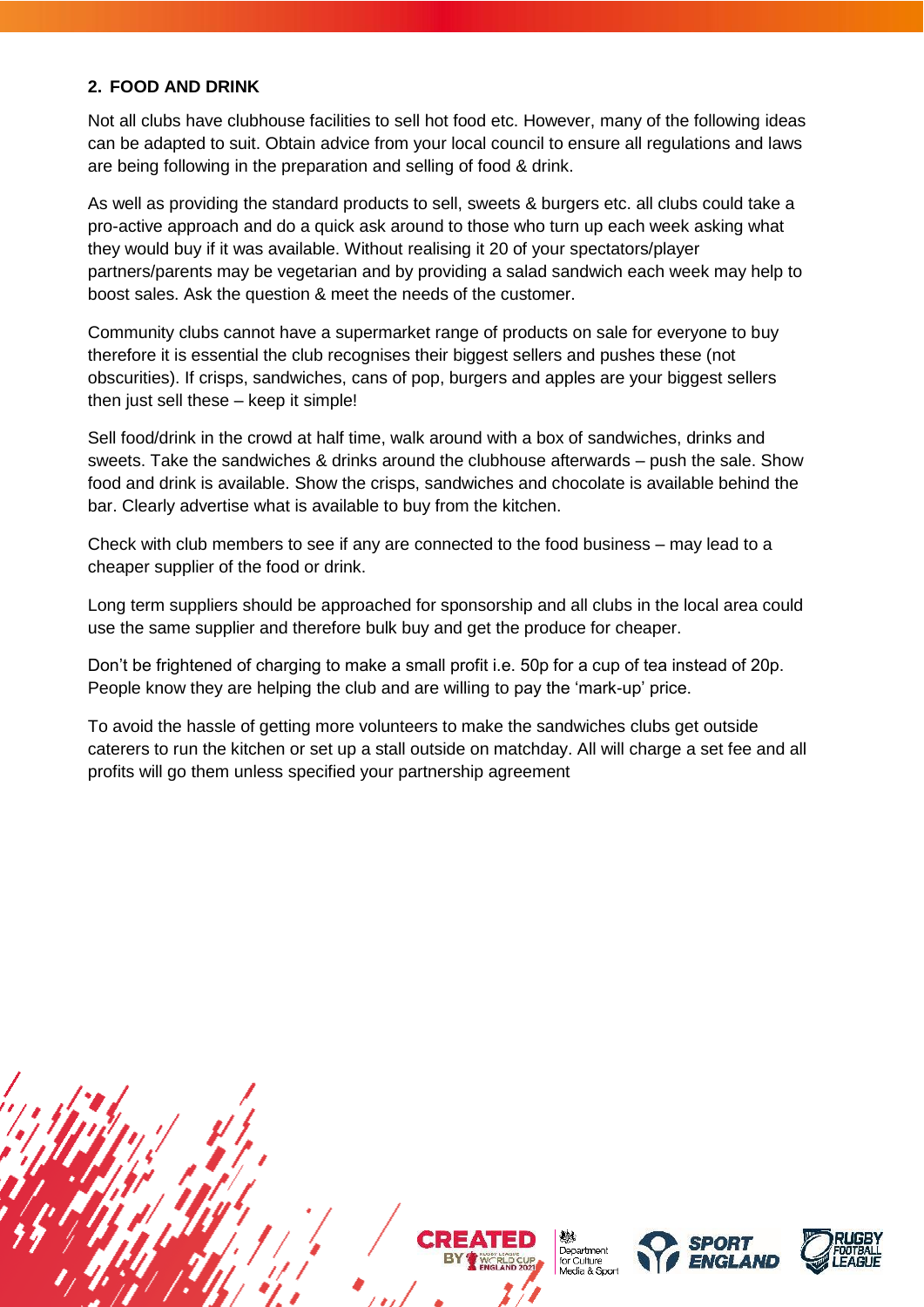# <span id="page-4-0"></span>**3. SPONSORSHIP**

Many sports clubs use their existing members i.e. parents, players, fans, ex-players, committee members and their links to businesses to ensure sponsorship of teams and the club. It would perhaps be beneficial to the club if on their own registration form the open age player or young person's parent had the chance to fill in a space to highlight any known business that may be interested in sponsoring opportunities or the company the person works for. This could then be followed up by a committee member.

When sitting down at the beginning of the season planning what your club could sell to the sponsor please ensure a reasonable price is put on everything and don't out-price yourself. Sponsorship is a business deal between two parties in which both parties are to benefit out of the agreement, so all clubs must provide something in return.

Benefits to companies who sponsor sports clubs:

- **Publicity** Profile to company brand or their new products
- **Corporate Image -** Link values of club and sport to that of business
- **Public Relations -** Business seen as caring for communities
- **Direct Marketing** To all club members
- **Product Endorsement** Profile of club/player helps profile of product
- **Hospitality** For their clients, business partners or staff
- **Patronage** Giving makes the sponsor feels good
- **Social Media** Providing that company with access to your followers
- The first, and most obvious piece of sponsorship, is playing kit. Areas of your playing kit that could be offered for sponsors logos include: Main shirt chest Sponsor, Sleeve Sponsor, Collar sponsor, Shorts/socks Sponsor
- When selling any sponsorship package, it is essential the club clearly highlights what the sponsor gets in return.

Examples of what the sponsor could receive include:

- Team to play all home matches in sponsored strip
- Team photo with new playing kit in frame
- Kit launch story in local press
- Advertisement every time players picture is in the press i.e. local paper every week and Rugby league national press.

Department for Culture<br>Media & Sport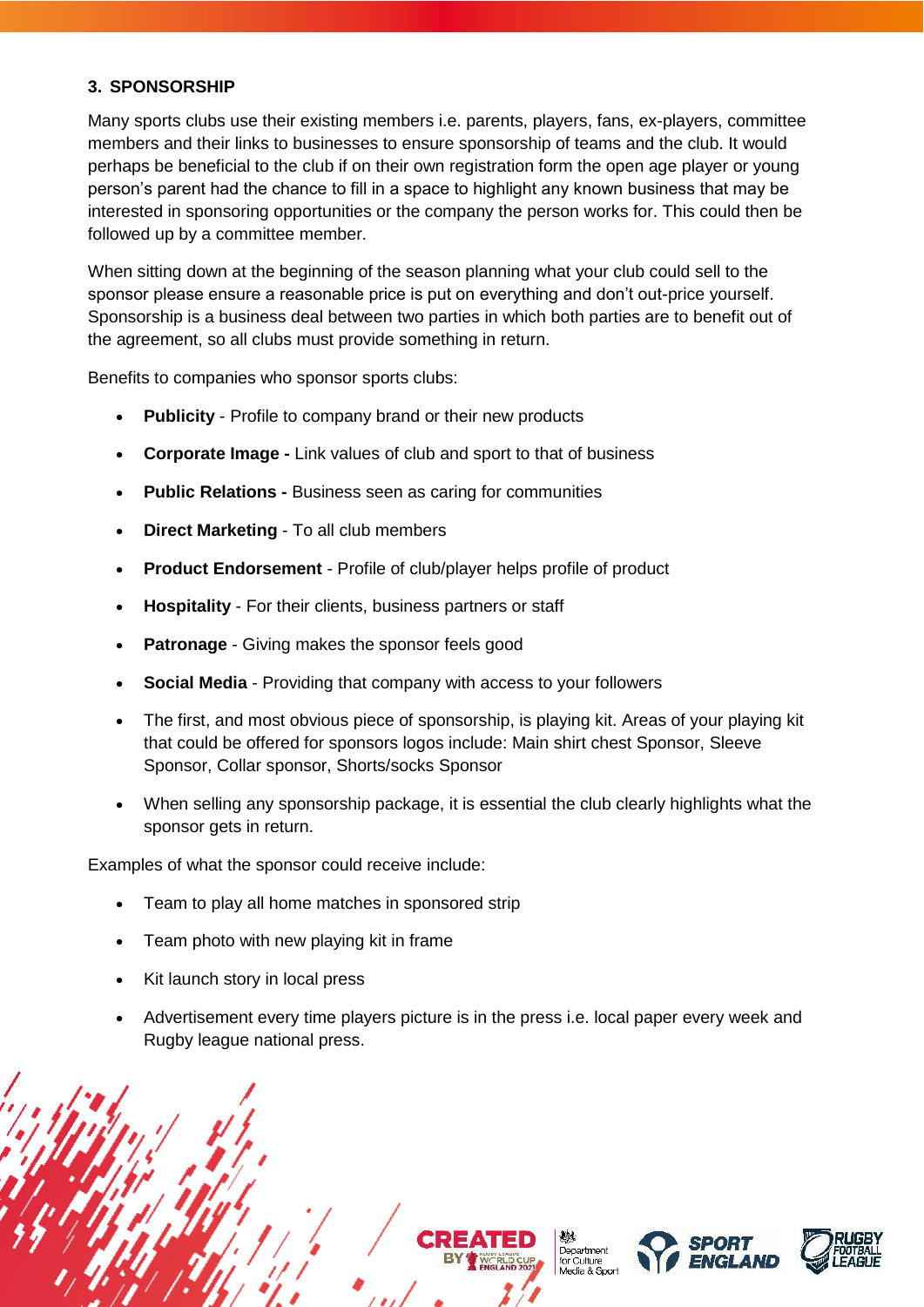• Free programme advertisement

#### **Matchday Sponsors**

- Advertisement in matchday programme
- Official thank you in after match presentations
- To hand over the man of the match awards
- Free sponsorship of MoM awards and therefore mentioned in all press releases.
- Clubs with own facilities can provide pre/post-match food and drink.
- Free parking

#### **Season Sponsors**

- Advertisement hoarding surrounding the pitch
- Free Matchday Programme Advertisement
- Free ticket to the end of season presentation night
- Advertisement on club car stickers and posters (depends on fee paid)
- Website and social media banners
- Many businesses are only willing to pay small payments, and this will pay for a small advertisement space in the club programme and website. It is important clubs still embrace these small sponsors i.e. invite to club social events and fundraising dinners etc. and not forget about them – think long term, they may become a major sponsor!

#### **Training and Matchday Wear**

- Clubs now have a variety of other clothing items that the sponsors name could go on:
- Matchday warm up tops
- Sub Suits (all in one garment to keep players warm on the bench)
- Player Training Kit
- Club Shirt and Tie

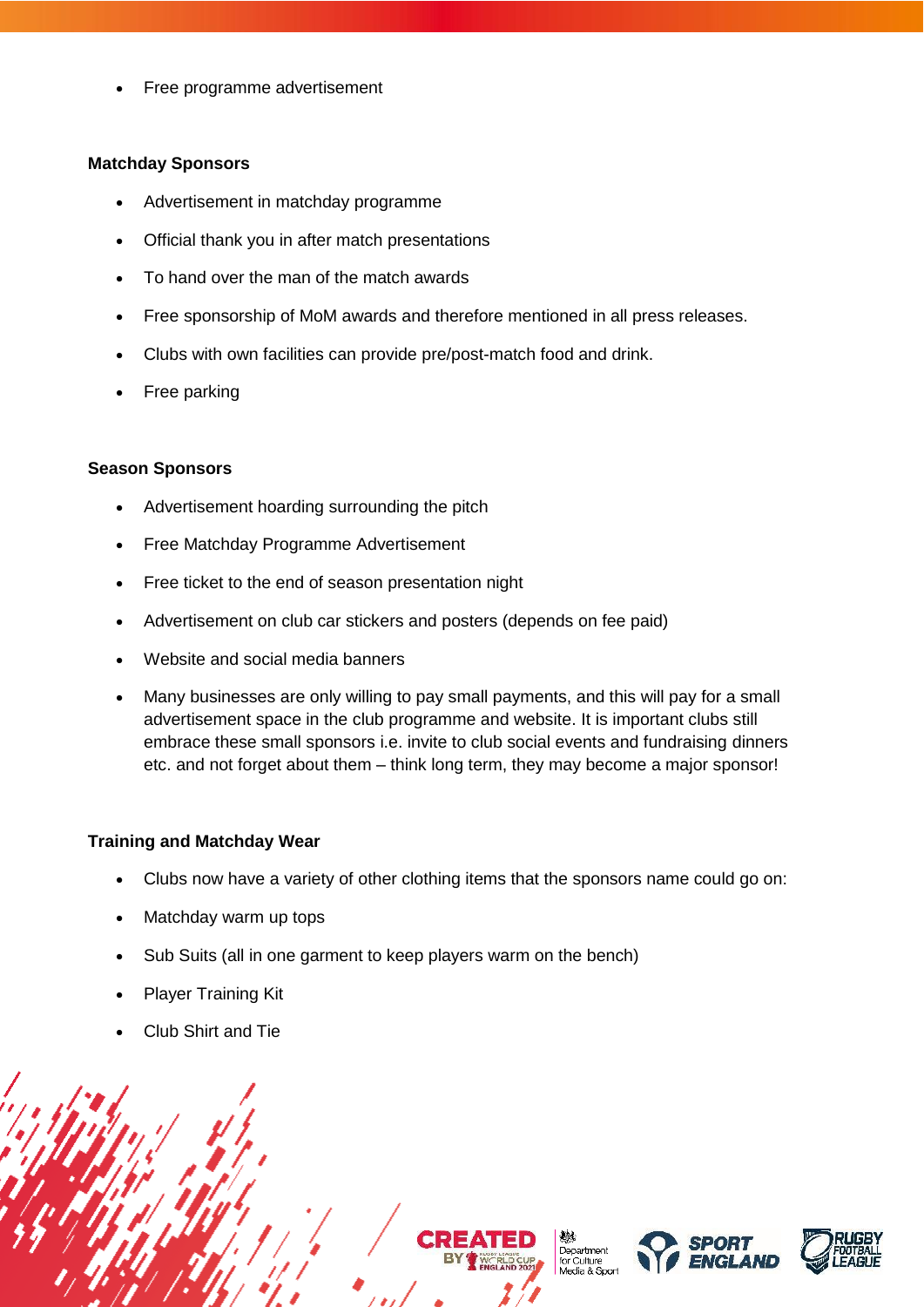- Club Tracksuit
- Coaching Jackets

# **Man of the Match**

- Sponsors can get:
- Advertisement in matchday programme
- Official thank you in after match presentations
- To hand over the man of the match awards
- Mentioned in all press releases. "MoM sponsored by…went to….

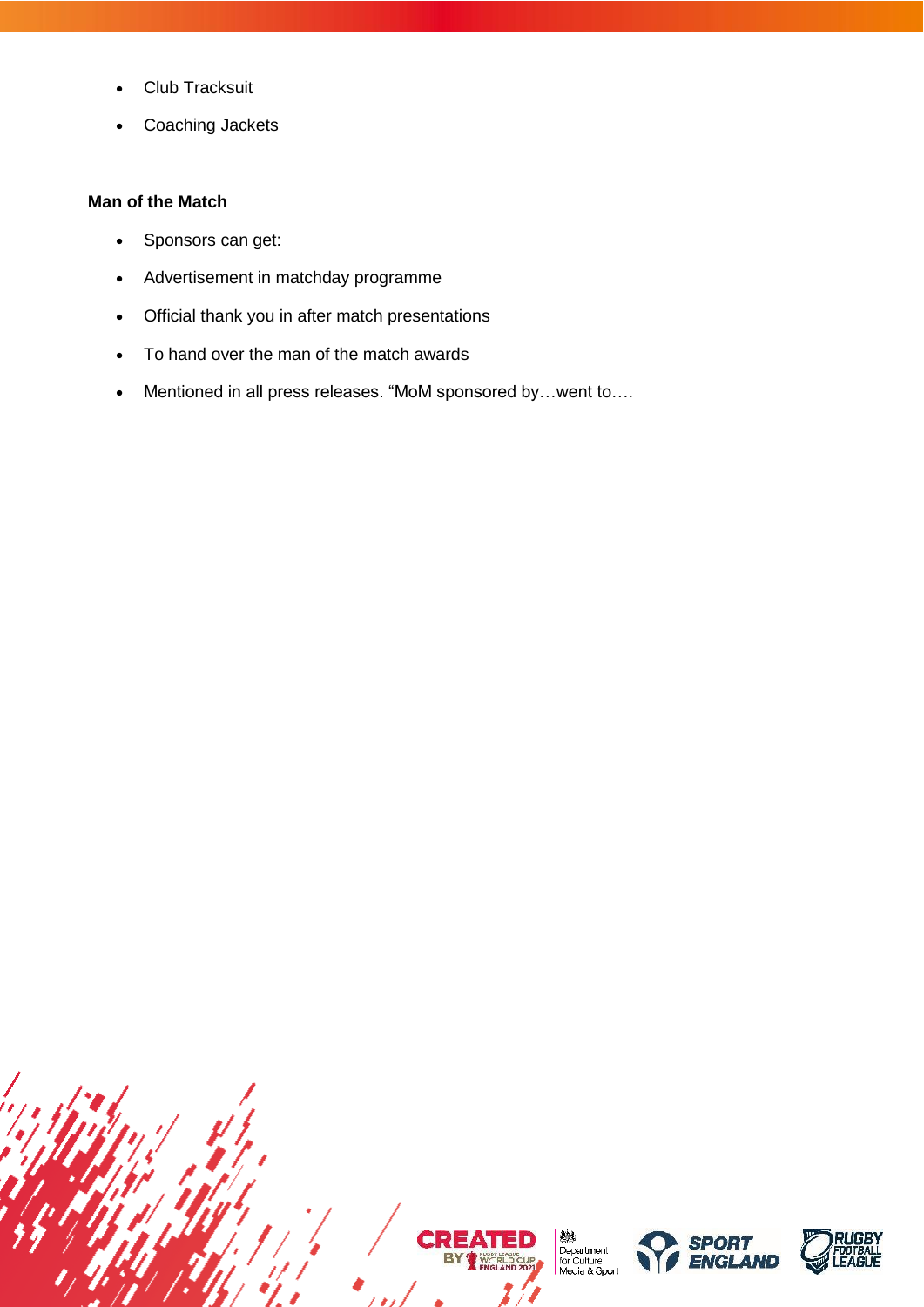# <span id="page-7-0"></span>**4. MEMBERSHIP AND GOOD PRACTICE**

Annual membership and income generated on matchday through player subs, raffles, spectators and programmes and more ensure all community clubs have a steady income for the season.

A number of good practices exists in our game in place to stimulate clubs ensuring they maximise their income and take a proactive approach to self-development.

### **Membership Policy**

Community Clubs should ensure that they capture the data of all members and players.

This data is essential to keep people up to date with club activity and to help promote club events by using emails and phonecalls to ensure your events are a success.

#### **Annual Membership Incentives**

All community clubs should have an annual membership for all playing and non-playing members. Examples could include:

- Junior Players £25\* includes a polo
- Senior £50\*
- Non-playing membership Senior £15\* / Jun & OAP £10\*

\*Guide figure. Set prices as you see appropriate for your club

#### **Membership Benefits you could offer**

Clubs must clearly show the benefits to the individual i.e. list of benefits could include:

- 1) Weekly training from a qualified coach
- 2) Opportunity to play on match days (no membership no play)
- 3) Access to a qualified physio
- 4) Access to facilities (Gym, bar etc)
- 5) Discount on club merchandise
- 6) Discounted tickets to club social events
- 7) Free ticket to end of season presentation
- 8) Discounted coach travel on away matchdays (non-playing members)
- 9) Discounts on products from commercial partners of the club

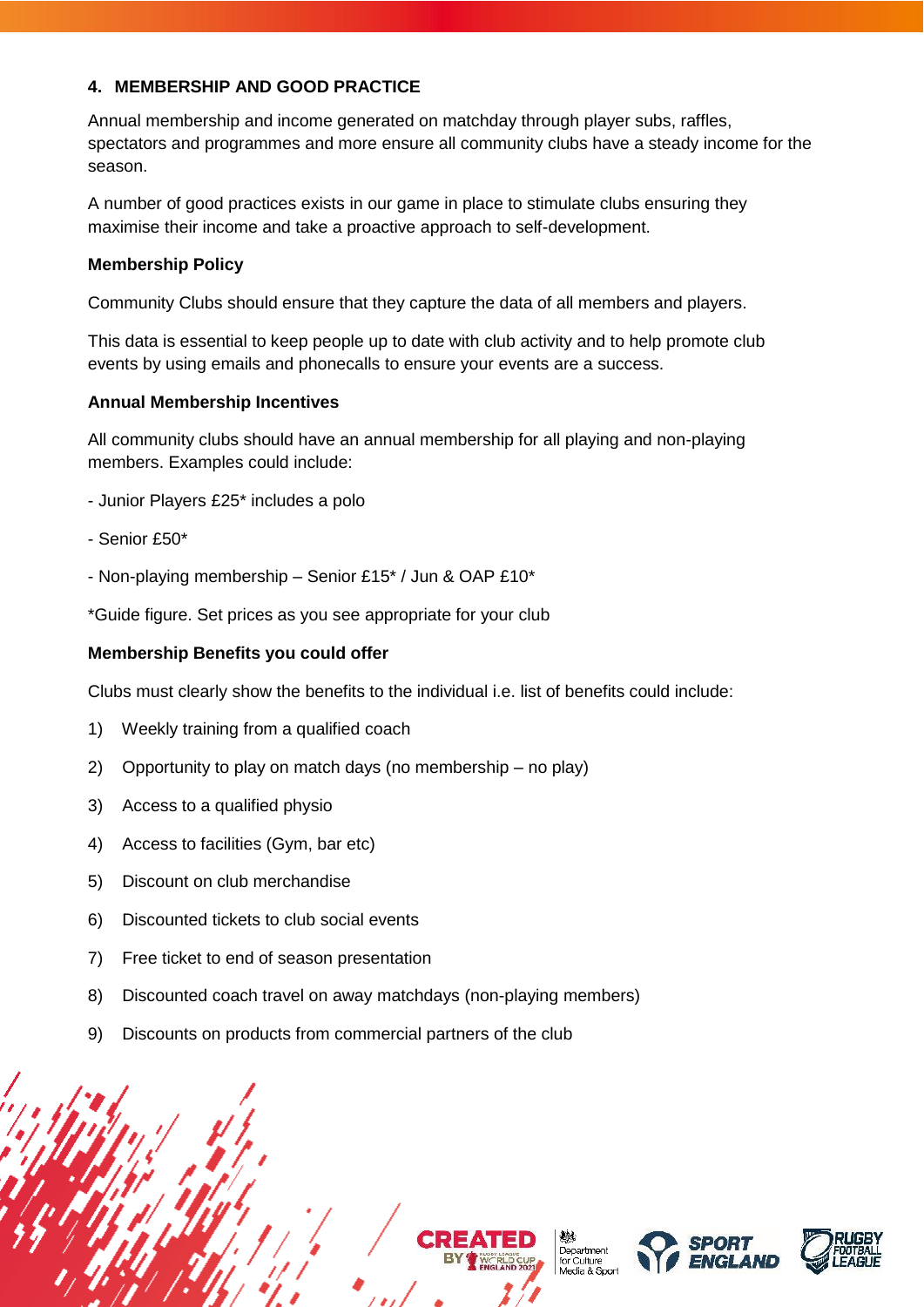### **New Members arriving in Season**

All clubs have new players and members arriving throughout a season.

The club should have a membership policy and rulings for these to avoid confusion i.e. full price for all individuals arriving any time up to one month into the season and half price for those who arriving afterwards or 10% off for every month into the season.

### **Player Subs**

All community club players should be expected to pay 'subs' for every match they participate in.

This helps to offset costs of the matchday which includes post-match food and washing of the kit.

As a guide, juniors, on average, pay £3 for each game they play, while Senior players pay £5 on average.

Keep a 'Subs Book' to keep on top of payments and ensure none are missed or added in error

Next to each player's name should be a list of detailing fixture dates and opposition, plus a paid column.

All collectors of subs should submit their collected team funds to one central point at the club, who keeps a record, to ensure none are lost or misplaced.

### **Good Practice Linked to Membership**

Some clubs link payment of subs to this to their membership and those who pay all of this upfront receive a slight discount.

Example: Club has an annual membership of £25 for senior players and charges £3 subs for every match (25 games a season  $£3x25=£75$ ). Those players wishing not to pay weekly subs may purchase a £80 membership (£20 off) and therefore be exempt from subs.

Players who wish to take this up therefore don't have the hassle of paying subs and receive a slight discount however rarely do players play all their matches in a season. The discount is therefore not really there and therefore no loss to club, who has a greater amount of funds at the start of the season.

# **Good Practice – Direct Debits and Standing Orders**

A) Instead of weekly subs some players/clubs prefer to pay a monthly fee.

B) Clubs can set up forms to arrange direct debits from the players bank account into the club accounts. A small weekly or monthly fee is therefore paid into the accounts without the hassle of chasing players etc. To provide incentive to paying by direct debit clubs could link this to a club lottery etc or players could receive a discount on price.







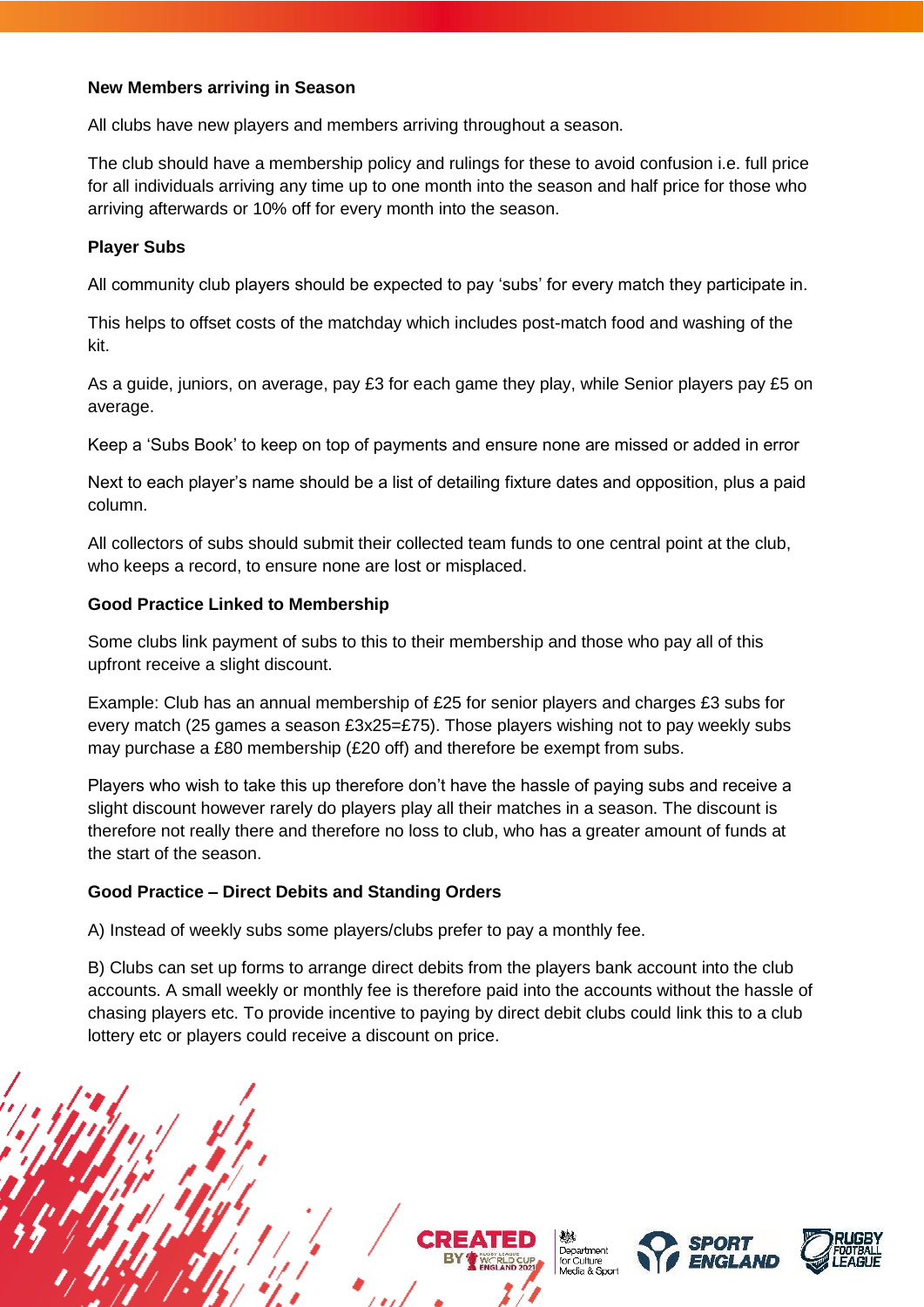# <span id="page-9-0"></span>**5. GENERATING PAYING CROWDS**

Realising not all community clubs have the facilities to ensure a paying gate however all want to further their income and therefore the topic is applicable to all clubs.

Lots of spectators means lots of customers who will in turn buy programmes, raffle tickets, food, drink and merchandise etc. Many clubs who put a charge on the gate also provide a free programme, others send a bucket around in the first half of the match where spectators make a contribution for their attendance.

To ensure large crowds are generated for every home fixture, clubs must take into account the two main factors, recruitment and retention. It is little use to a club in ensuring lots of new people come to matches every week if person doesn't like it and doesn't wish to come again. This coupled with customer service is a huge topic, one of which many books have been written and therefore the following is therefore very brief and simplistic but hopefully a huge help.



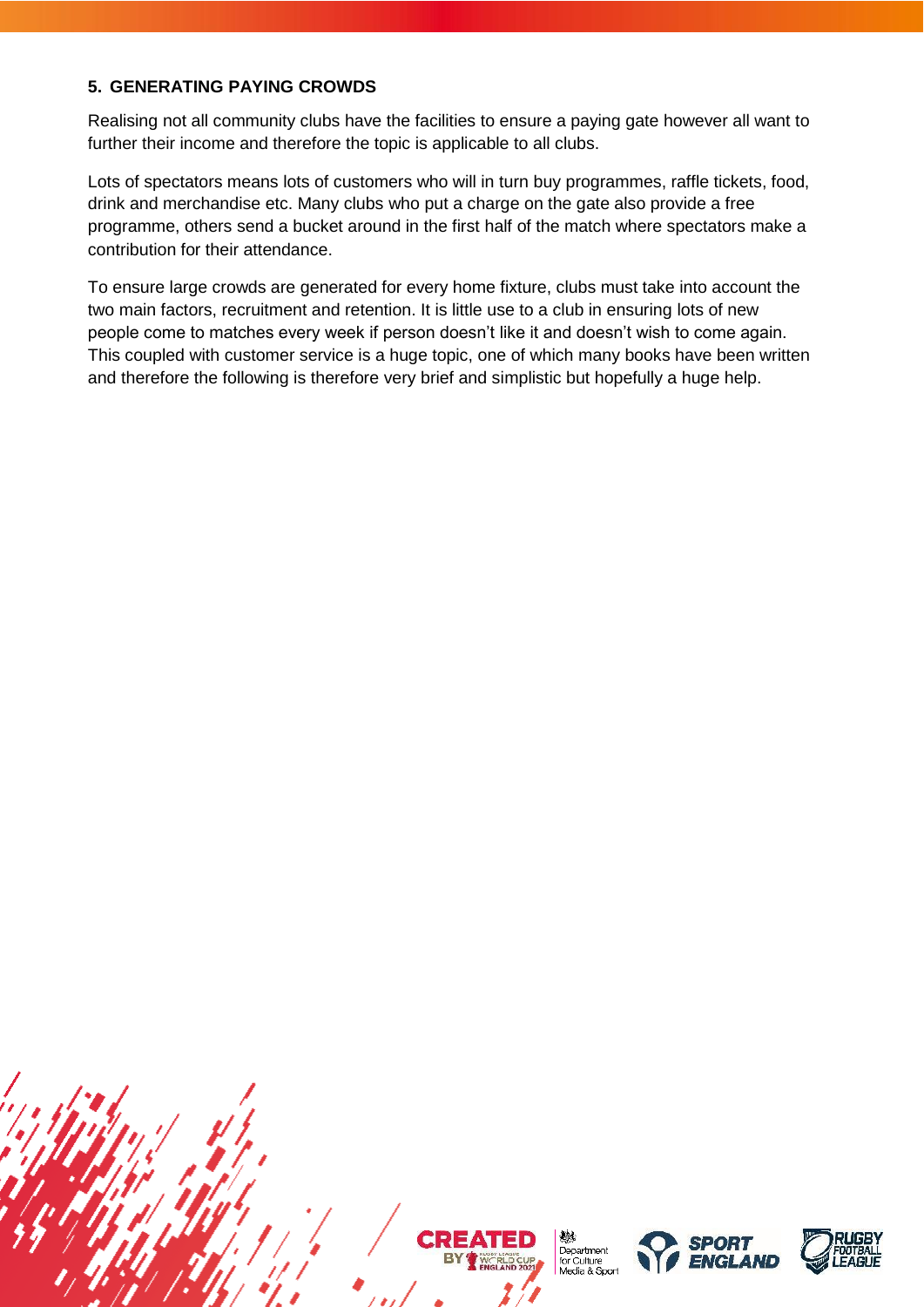# <span id="page-10-0"></span>**6. CREATE A MULTIPURPOSE CLUB**

An increasing amount of sports clubs are now joining together in one locality and forming new overarching 'sports clubs' in order to share facilities, resources and access funding.

Numerous sports clubs sharing the same site will ensure extra revenue being generated.

More Clubs means more revenue generated in the clubhouse.

Multi sports clubs are eligible for more funding grants than their single club counterparts i.e. facility development, while pooling resources will ensure a reduction in cost i.e. training.

### **Multi-Use**

Many clubs who own their own clubhouse and fields hire out to private and commercial groups to cater for their events.

The event can either be held in the clubhouse or as many clubs now do, hold the event in marquees out on the field and the caterers/event organisers use the clubhouse as their kitchen/organising room etc. Examples of events include

- Wedding Receptions
- Post Funeral events
- Engagement Parties
- Birthday and Anniversary Parties
- **Other Sports Club Dinners**
- Fundraising Dinners
- **Celebratory Events**
- Business Functions/Parties etc.
- Film companies

Clubs can utilise their rooms with in their clubhouse to hire out to local community groups for meetings and seminars. Many clubs hire out large rooms for aerobics instruction or dance classes.

You can also hire out your pitches for sports days and festivals such as Football Festivals, training or playing venues for other clubs, Summer Fairs, car boot sales and summer camps.

Many clubhouses are just used during matchdays and training nights. Open your doors to other organizations such as Youth Clubs and babysitting services.

> Department for Culture<br>Media & Sport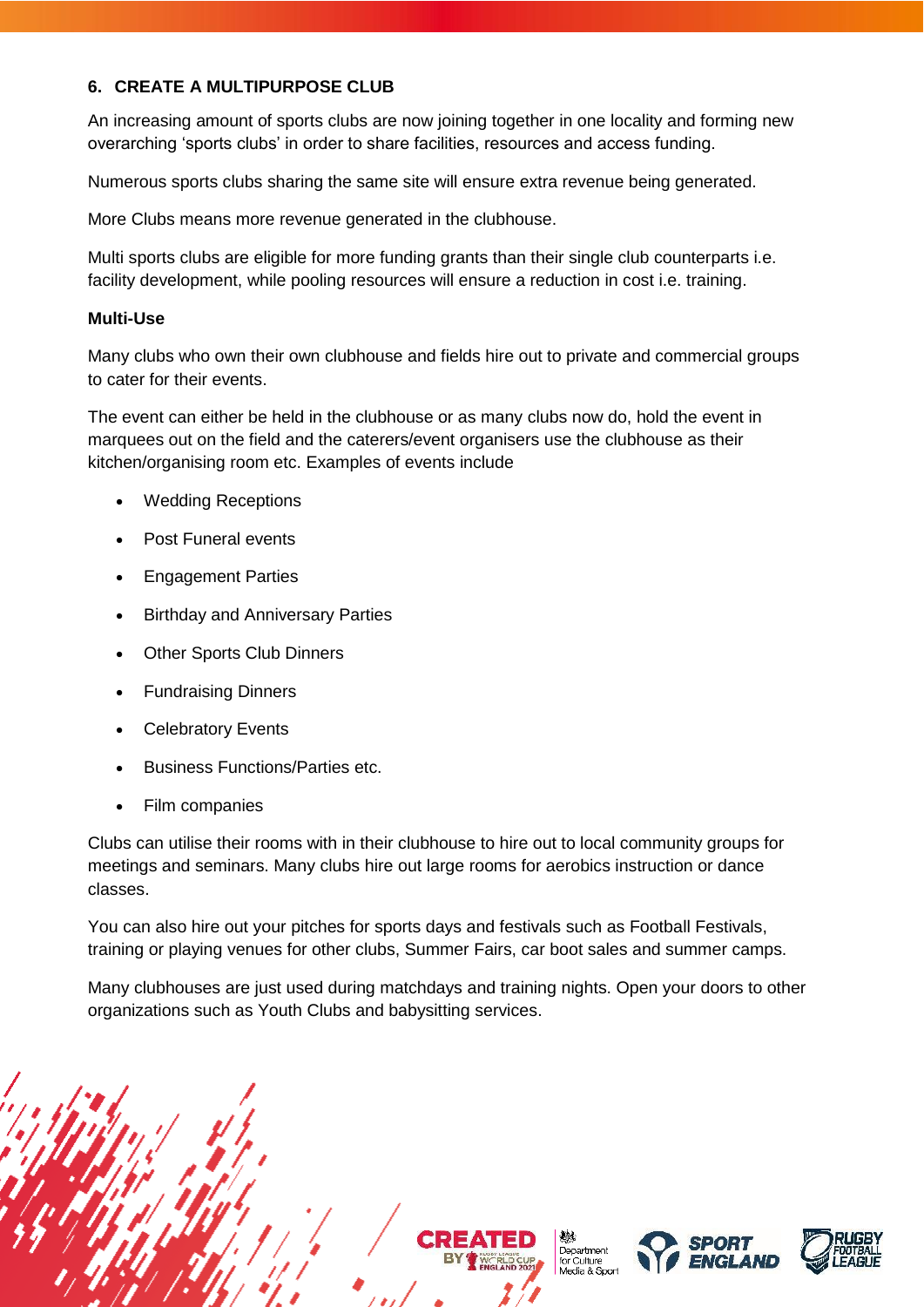# <span id="page-11-0"></span>**7. FUNDRAISING IDEAS AND EVENTS**

Money can be generated through organised events and good fundraisers will ensure healthy future seasons in terms of finances.

Good events also bind the social fabric of the club together and ensure members enjoy coming along and therefore retained.

Events should be planned a strategic point through the year to ensure a regular flow of income into the club.

Clubs could explore setting up a "social committee" perhaps made up of former players, who want to stay involved in the club but can no longer commit to a weekly involvement.

# **Presentation Night**

Something all clubs/teams will have and something that can certainly generate a good amount of money for the club.

Whether in the own clubhouse, a hired function room or another sports club consideration must be taken into account of who keeps what money. If you cannot keep the bar takings then other initiatives must be considered to help raise funds.

The cost of the ticket should cover the cost of the evening and therefore monies raised on the night will be profit.

A variety of options are available in terms of format. Clubs may just decide to hire out a room with bar facility and have a disco, buffet and speeches and other clubs may decide to have a formal dinner with disco afterwards.

All the season sponsors and potential sponsors should be invited to the end of season presentation night.

# **Home Opener**

The 'home opener' is the clubs first home game of the season and a fresh start for all concerned. It is a useful event to attract new fans, market in the media and ensure a fantastic atmosphere/environment due to the greater amount of given time in order to plan. Getting it right will ensure new members are retained and sales are maximised, getting the season off to great start.

The first home game of the season obviously sets the tone for the rest of the season, so it is an ideal time to introduce initiatives that will improve the game day environment. Launching







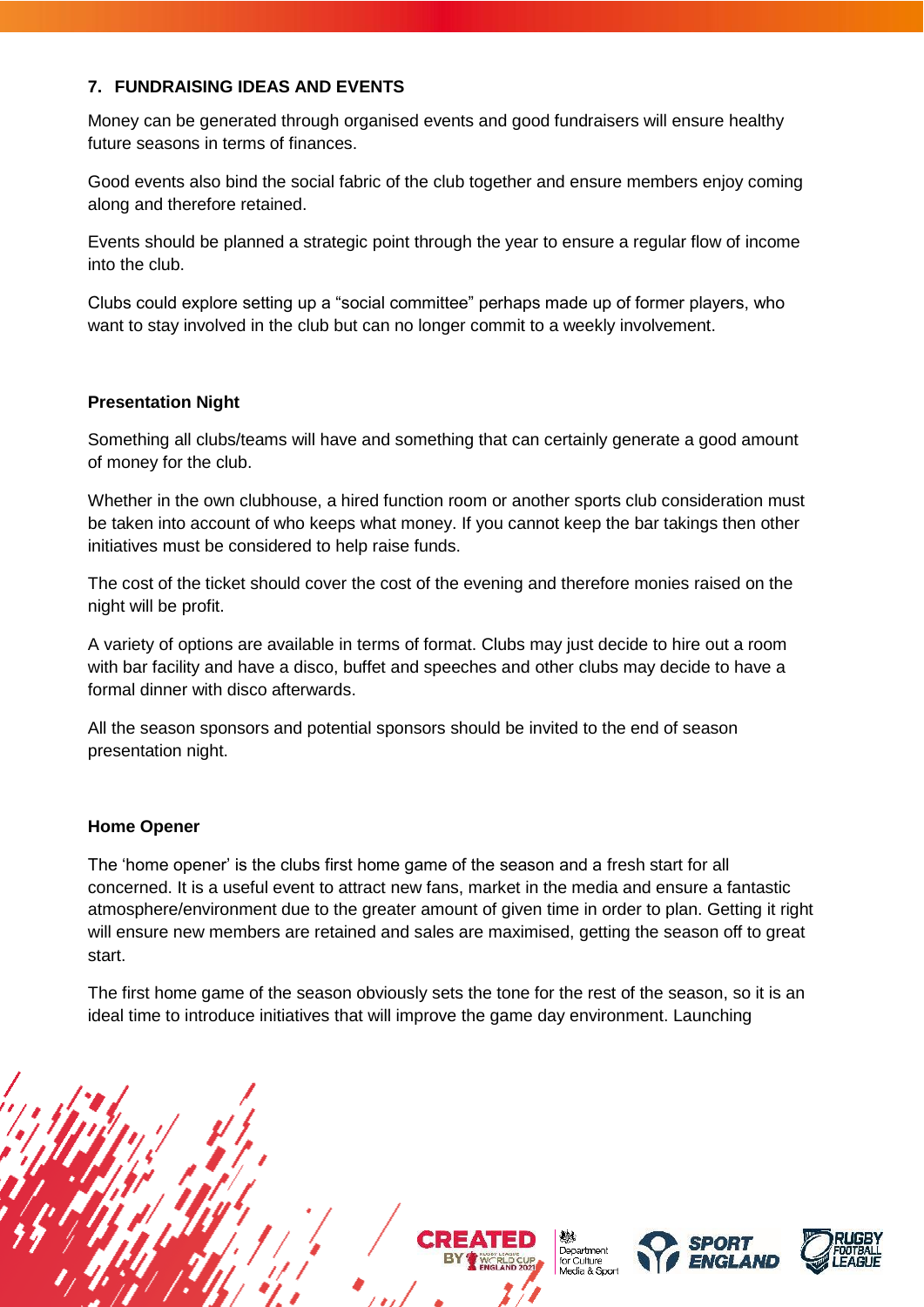RESPECT campaign at the club, technical areas for coaches, spectator areas, new raffles are all easier to introduce in the home opener than half way through the season.

Due to the long lead-in time to the home opener, it is the ideal time to turn the match into an event and work with community partners to boost the atmosphere on the day.

### **Pre-Season Fundraisers**

A must for all pre-seasons is to organise a 'planning evening' and engage with a wide number of people to bring them on the club's ideas and ensure everyone is working with you to get more people coming along to your club.

The more people enthused by what the club is trying to achieve, the better chance of success and the less isolated you and a few others will feel.

A good idea would be to hold a planning evening with as many people as possible (committee members, current players, ex-players, players wives, local professional clubs, council, spectators, local community groups and anyone with a vested interest in the club) to come up with the aims of the club and a plan, alongside some fundraising ideas.

Examples include:

- Sponsored Walk: Walkathons are a great way to promote health and the importance of physical activity while coming together to support your team. You will need to carefully choose the location and the date of the walkathon. Keep in mind the season and plan the walkathon for the time of the year when the temperatures are neither too low nor too high, with minimal chances of rain. Having a backup location is a good idea too so you can hold the event even if the weather decides to be unpredictable. You can charge for the admission tickets for the event, but you can also sell other products such as club souvenirs, t-shirts and soft drinks, etc.
- Ex-Players Reunion Dinner
- Bag packing at a local supermarket: Most supermarkets the likes of Tesco, Asda and Morrisons help the Community and Sports Club by allowing the junior children to bag pack at the checkouts. Contact the store and ask for the Customer Champion or assistant manager to see if you can book a date. You will be surprised what can be raised.
- Collections before a Super League match (around the stadium)
- Collections at the entrances of major stores (usually around Christmas)
- Car washing: Organise a car wash in your community where your team members offer to wash the cars for their neighbours and community members. All you really need are

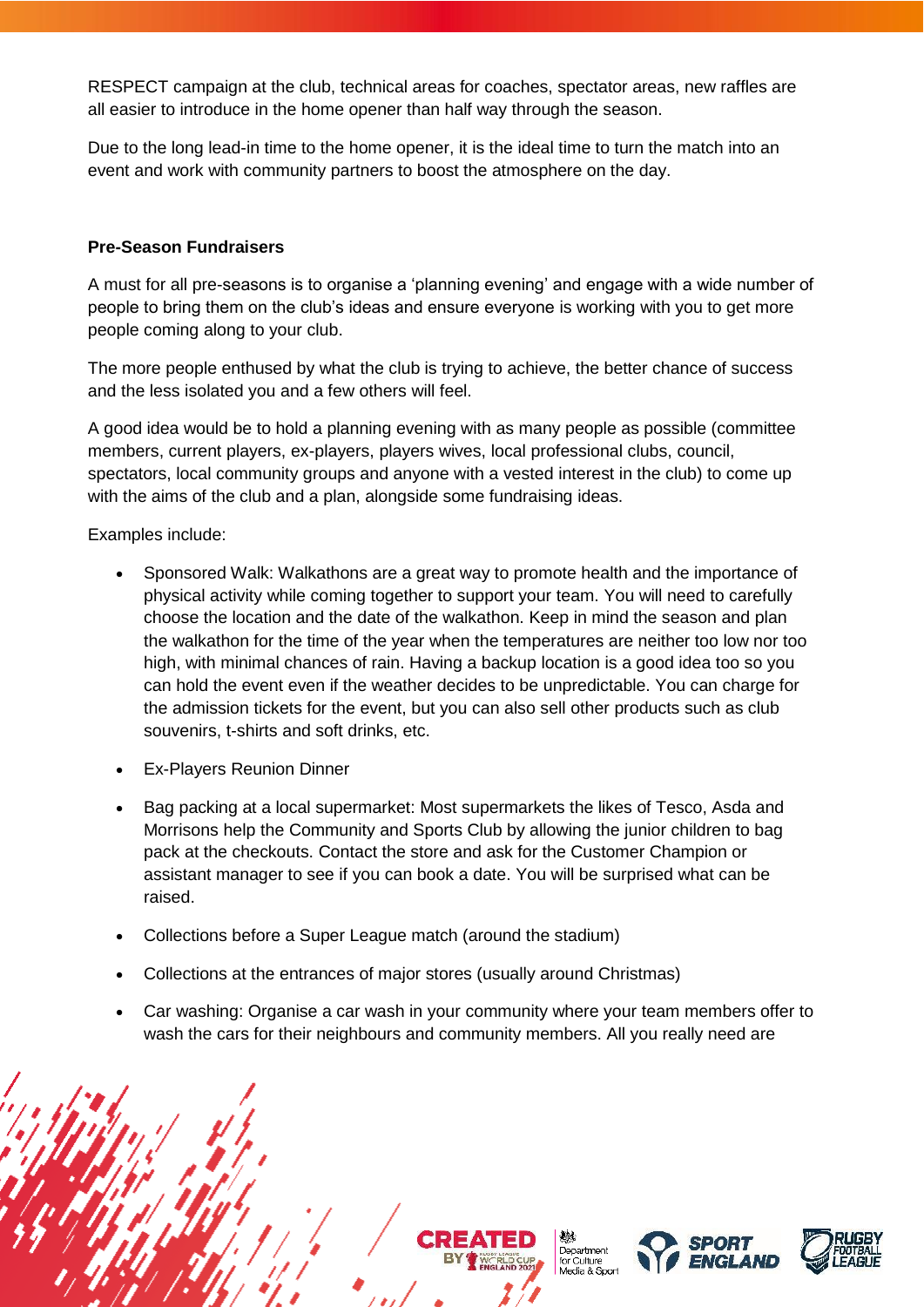sponges, soap, buckets, and rags or towels. Pick a day when the forecast is good and use flyers and social media to promote your event. This will not only help you raise funds for your team, but it will also allow you to establish a more meaningful relationship with your fans and members of your community.

- Community Fair sponge throwing, stalls, tom bola
- Car boot sale: A great opportunity for the whole group to have a good clear out, a club yard sale can help raise funds. If you have grounds, then why not use them to host sales for the local community, with the club keeping the stall fees.
- Chairman's / Sportsman's Dinner: Organise a gala for the club and use local businesses to fund the event. They get to advertise on the evening and come along for free. Tickets are sold for all other attendees and as it's a Gala prices are premium. Use your venue if applicable or arrange a local venue. Sell table of 10 at a reduced rate from individual pricing and include raffles and stand up Bingo, etc. A guest speaker may charge but is an attraction to sell tickets. Incorporate other musical entertainment for the evening as well.
- Golf Days
- Whole Club Training nights mix ages and work coaching on a carousel basis
- Hosting summer tournaments and charging entry fee
- Running a Summer Play Touch Rugby League Franchise
- Cross Code Match
- Raffles: Various weekly get the local butcher to donate a meat platter or plan a Christmas Hamper.
- Auction: Ask local businesses to donate some prizes and auction them after a game or at a club evening. Make sure you have a loud and con¬fident auctioneer!
- Bike Ride: Organise a bike ride and charge entrants. Join an existing bike ride and raise money for the organisation.
- Dance-athon: Ever wondered how long you could boogie for? Well here's your chance to find out. Organise a sponsored dance-athon and see how many hours you can last.
- Fun Run: Set up a short running route, create some posters and flyers and invite people to join a sponsored fun run. Add a fancy dress theme to top-off the amusement.
- Give it up: Forfeiting a favourite food, drink or habit for a month can be a rewarding challenge. You simply need to ask people to sponsor you for it to bring in some money for your club.

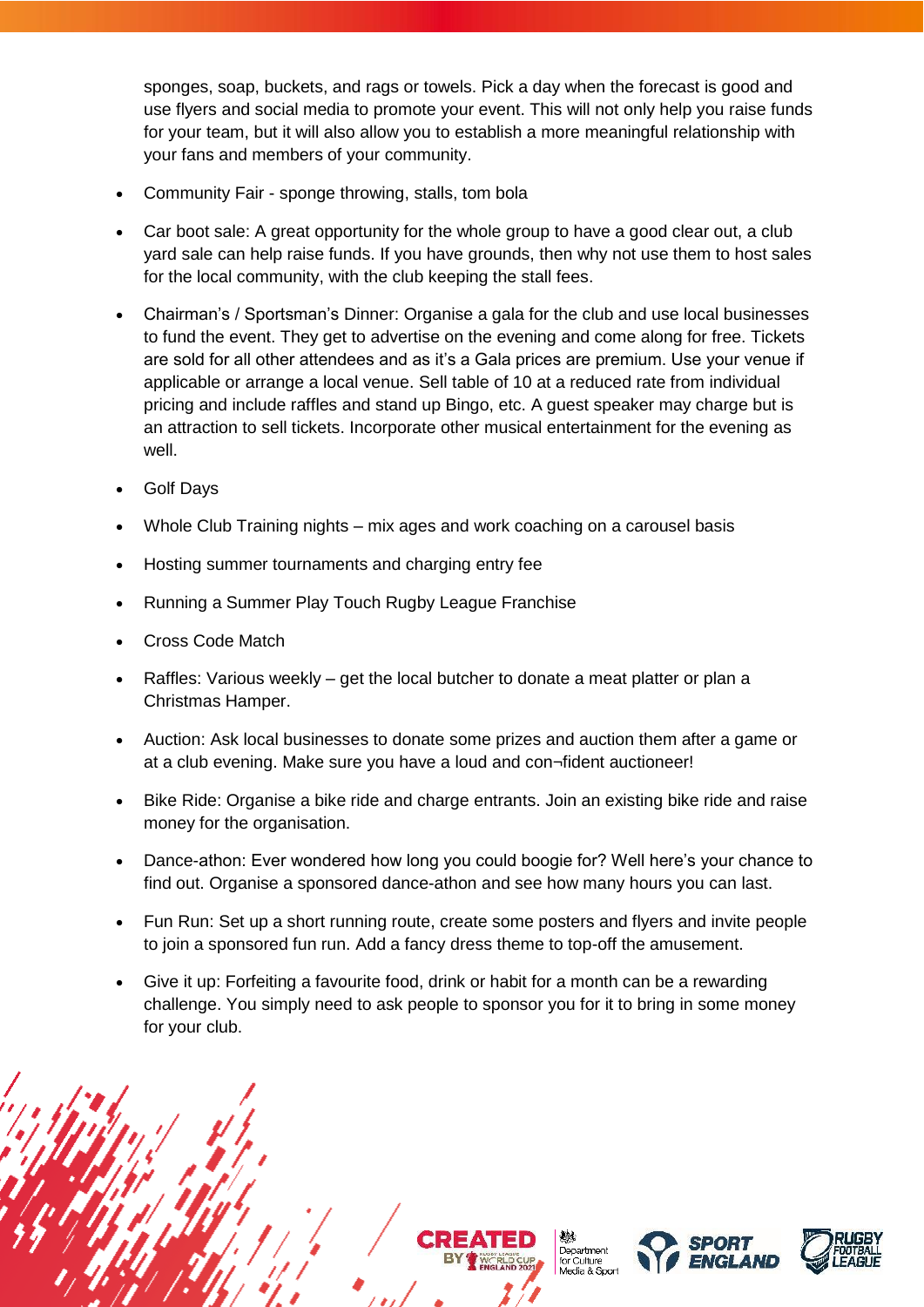- Hair braiding / shaving: Hair braiding is a popular stall at a local fair or event...alternatively, fi¬nd a brave volunteer who's willing to shave off their locks for sponsorship!
- Indoor games: Organise an indoor games evening, with an assortment of boardgames, card games, charades, etc. and ask people to pay if they want to play.
- Karaoke: Rent a karaoke machine and host a sing-along evening at your clubhouse, if you have one, or a local hall. You could turn it into a competition or just ask people to pay to sing.
- Quiz: See how competitive your sports club members and wider community are off the pitch! Organise a quiz, charge participants and see if you can ¬find a donation for the prize.
- Theme park visit
- Go-Karts
- **Paintball**
- BBQ: No one can resist a good BBQ when it is paired to a matchday.
- Fun Day: Another way to promote staying fit and have some fun at the same time is to organise a fun day in your community. Be mindful of the season and promote the date well in advance. Plan for a variety of games such as potato sack races, water balloon tosses, tug of war, etc. and charge participants a fee for each game. You can also have a stand and sell team's merchandise to increase the chances of raising the needed funds.
- Cake Sales: It may not be an original idea, but it sure is popular. Organise a cake morning and bring along delicious treats to sell to friends and family.
- Club Merchandise: There is no excuse not to have club merchandise for sale to the general public. The start-up costs are small and the returns on t-shirts, hoodies, and caps are at least 300%. It will require someone with time to volunteer to the project, but it will be totally worth it.
- Xmas Party: Bring the club together and charge members to attend an end of year party or meal. A great way to celebrate your year's successes and make the most of the festive season by raising funds.

### **Monthly Events**

During the season players and their families need something to look forward to and participate in. Plan a season of events and send these out along with the fixture list. The events do not







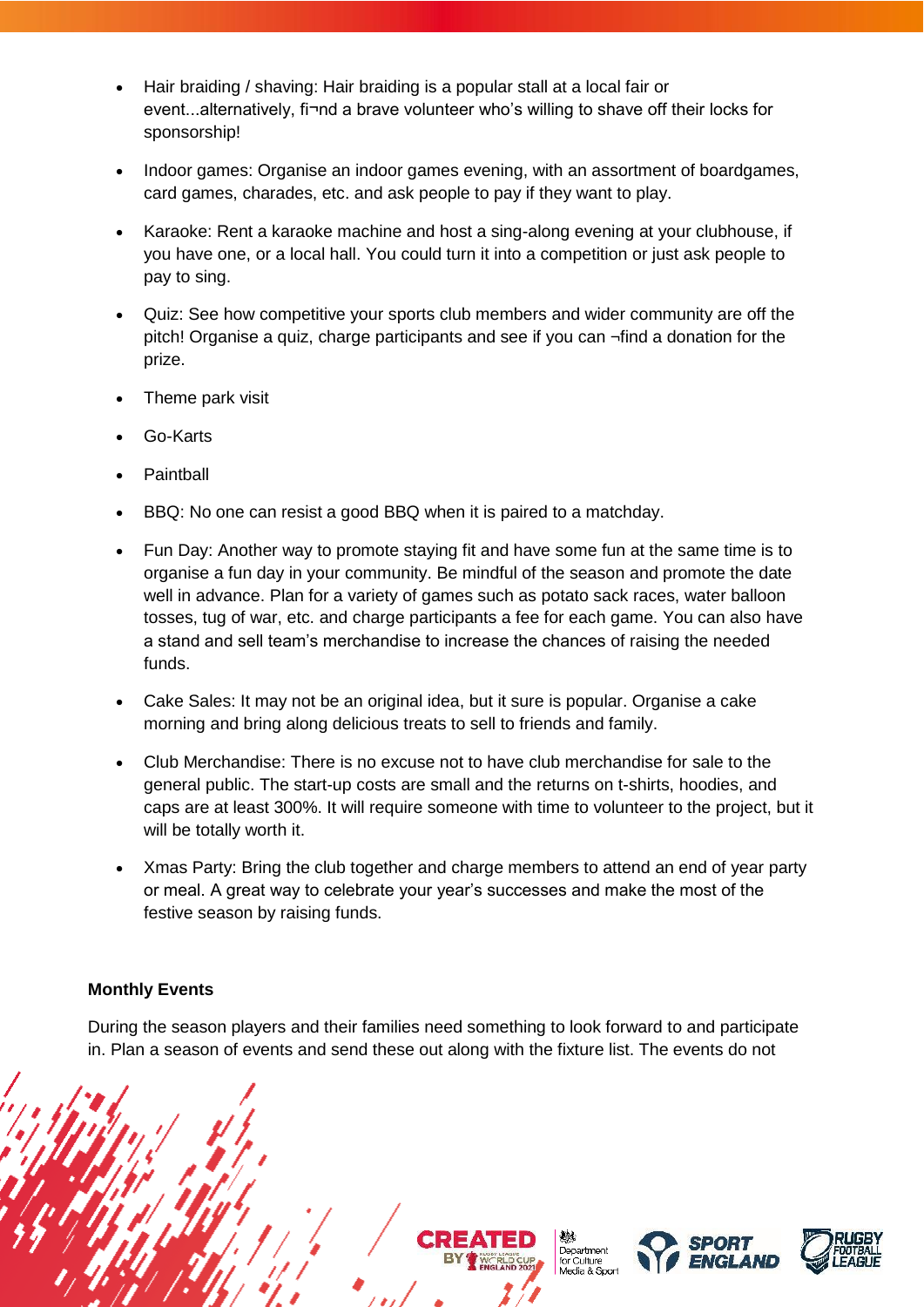have to be monthly, it is obviously club/team dependent however usually planned around home matches, so members are encouraged to stay on.

A well marketed and organised social event will ensure greater retention of club members due to a greater sense of belonging to the club by the players and their families.

Many of the examples of events have already been listed in the pre-season events however others include:

- Race Night
- **Fancy Dress Night**
- Golf Days
- Poker Night\*
- Casino Night\*
- Quiz Nights
- Ladies night
- Karaoke night
- Comedy Night
- Valentines Ball
- **Bonfire Party**
- Christmas Party / Pantomime
- 70s disco or appropriate era
- Stars in your eyes (Pre-arranged Karaoke with club members dressing up)
- Live Music
- Trip to a big game or event such as the Magic Weekend
- Fundraising Dinner
- \*Gambling evenings which are open to the public are not allowed to gamble money; clubs are advised to use tokens and prizes given to the end of evening winners.